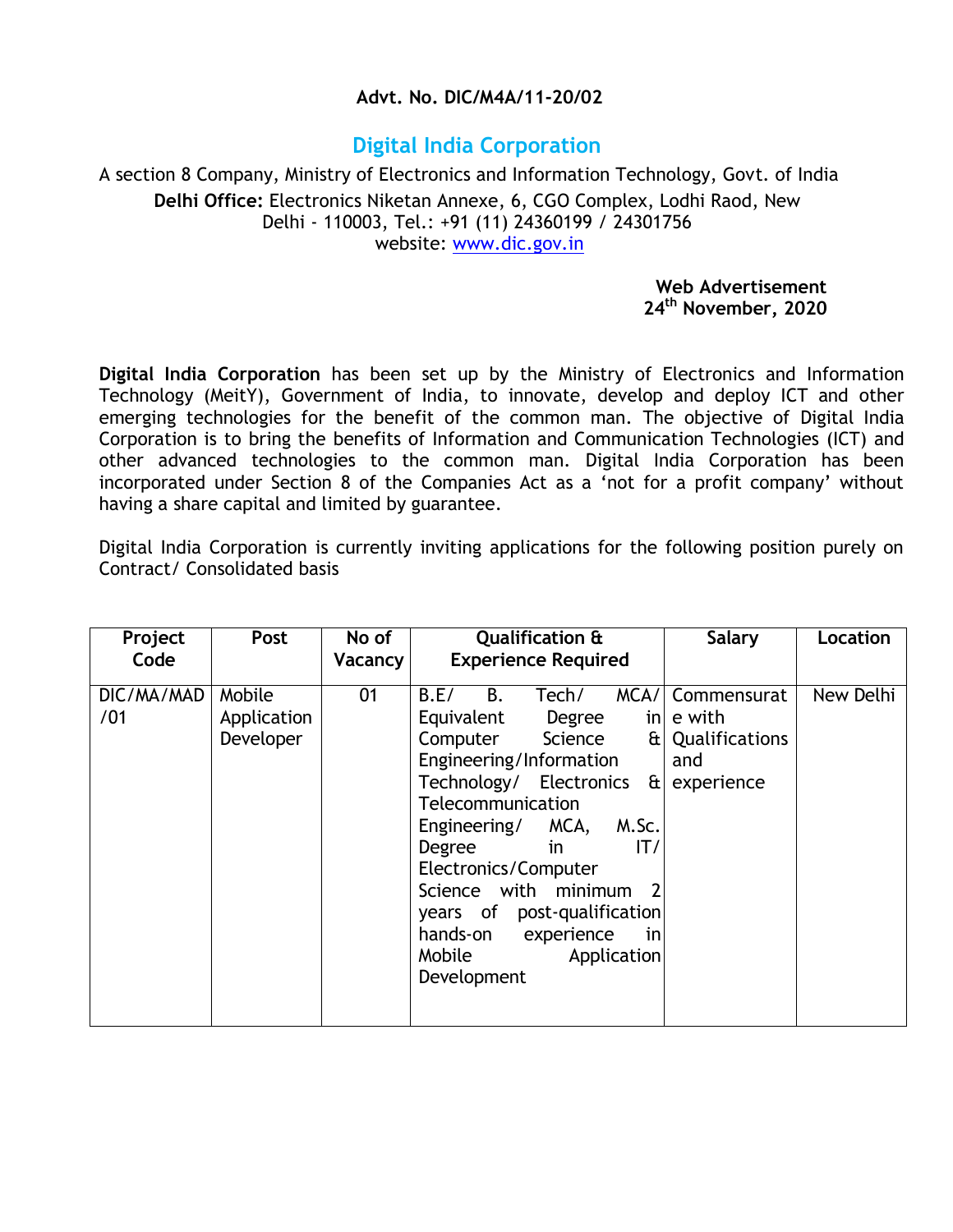This position is purely on contract appointment basis covering fixed project duration and on consolidated salary.

The **place of posting** shall be in New Delhi, but transferable to project locations of Digital India Corporation as per existing policy of Digital India Corporation

For further details, please visit Digital India Corporation website i.e. [www.dic.gov.in](http://www.dic.gov.in/)

LAST DATE FOR RECEIPT OF APPLICATIONS: 9<sup>th</sup> December, 2020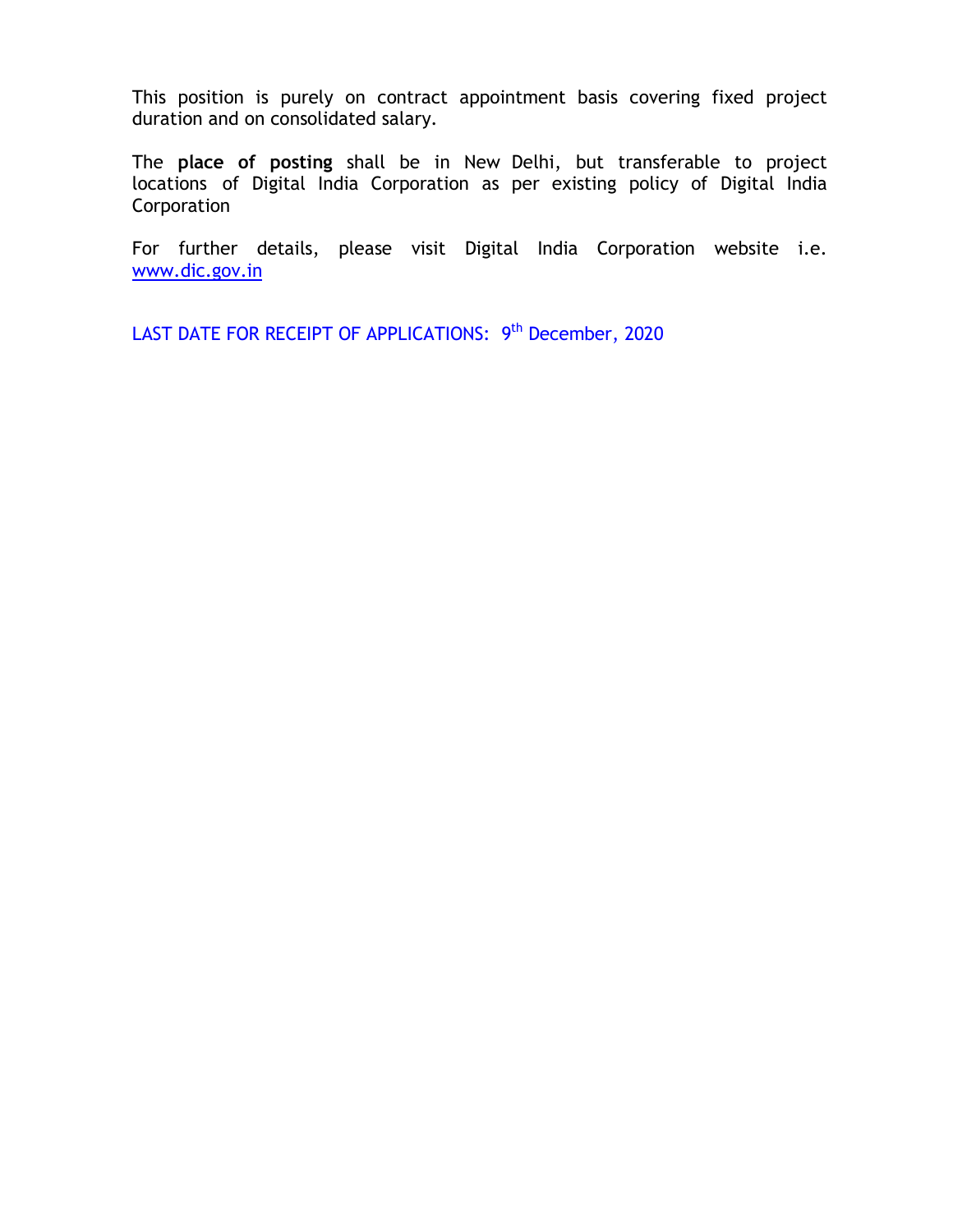| <b>Name of Post</b>            | : Mobile Application Developer                    |
|--------------------------------|---------------------------------------------------|
| Post Code                      | : DIC/MA/MAD/01                                   |
| Number of Posts                | $: 1$ (one)                                       |
| Location (initial posting)     | : New Delhi                                       |
| <b>Position Type</b>           | : Full Time                                       |
| <b>Travel Required</b>         | : Yes                                             |
| Salary                         | : Commensurate with qualifications and experience |
| Project<br>Mizoram & Tripura'. | :'Mobile Based Agro Advisory System (m4agri) in   |

# **1.1 Roles & Responsibilities**

- Development / Customization of Smart Phone Applications on various platforms: Android / iOS, Hybrid Platform (React Native), Develop design models based on requirements documents
- Support the development of business and requirements artifacts that effectively model the customer's requirements
- Participate in requirements, design, and code peer reviews
- Support system and customer acceptance testing
- Proficiently applies appropriate methodologies to design, code, test, implement and maintain systems
- Prepare, write, review and maintain effective system documentation

### **1.2 Qualifications and Experience**

B.E/ B. Tech/ MCA/ Equivalent Degree in Computer Science & Engineering/ Information Technology/ Electronics & Telecommunication Engineering/ MCA, M.Sc. Degree in IT/ Electronics/ Computer Science with minimum 2 years of post-qualification hands-on experience in Mobile Application Development

### **1.2 Required Skill Sets**

- Working experience in development environments, debugging tools and source control system
- Application development paradigms, memory management, network & socket programming, concurrency, and multi-threading
- Working experience on Adept Java, Eclipse, OOP Design, JSON
- Good knowledge of OOPS, relational databases, web service APIs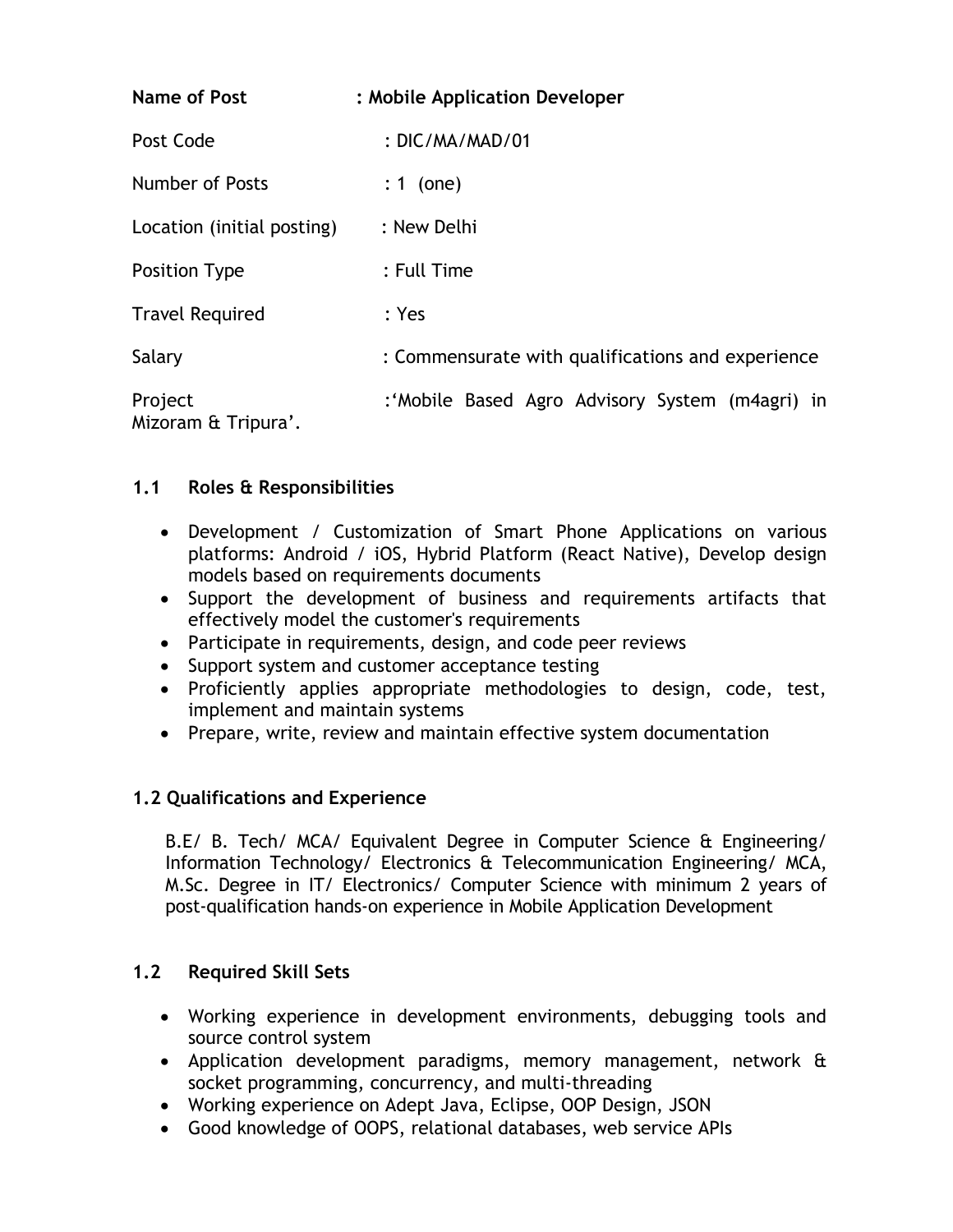# **1.4 Desirable Skill Sets**

- Comprehensive understanding of Android application architecture, Activities, Services, Intents, Content Providers and Notifications, Web Apps and Web View
- Expertise in working on multi-threaded apps, XML & JSON, and web services
- Proficient in Views, Layouts, Menus
- Strong object-oriented programming concepts
- Strong knowledge of all components of android(Activity, Service, Receivers, Content Providers)
- Strong knowledge of Storage techniques in android
- Strong in problem-solving and debugging
- Worked on Google maps
- Basic knowledge of MVVM architecture and Mobile Device Management(MDM)
- Passion for best design and coding practices and a desire to develop new bold ideas
- Experience of working on image analysis and simulation.
- Experience for working on software tools Eclipse IDE, SQL Workbench, LAMP, SVN, Web and database security
- Experience related to IT / Mobile Applications for Agriculture will be an advantage and desirable.
- Experience in cross platform development, worked in products or technologies that have scalable and sustainable architectures.
- Understanding and experience in complete SDLC from functional & technical specifications, documentation, QA processes, source control, maintenance and deployments.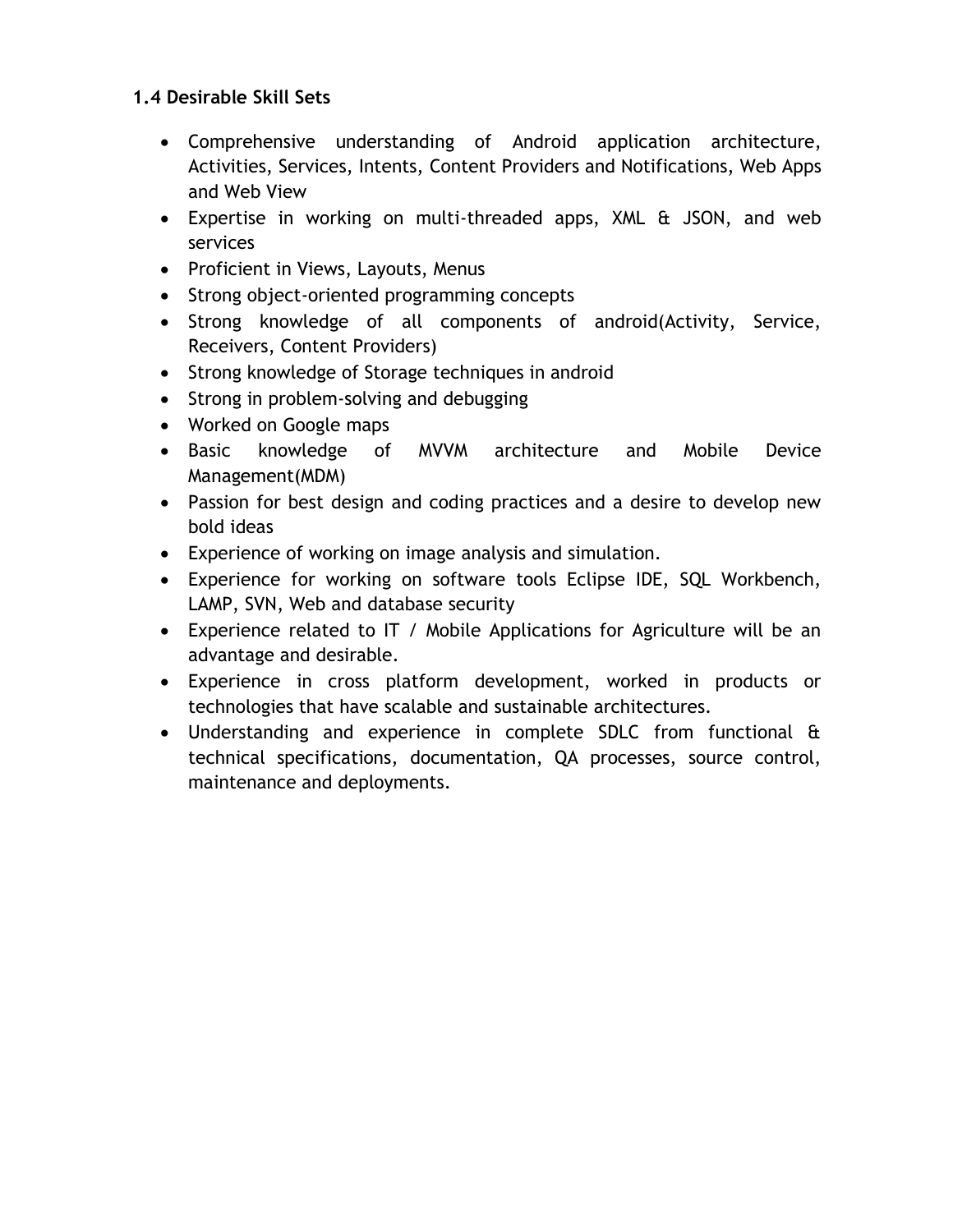# **General Conditions applicable to all applicants covered under this advertisement:**

- 1. For each post, a separate application is necessary. The candidate should clearly mention the post on the envelope / email of the application.
- 2. Those candidates, who are already in regular or contractual employment under Central / State Government, Public Sector Undertakings or Autonomous Bodies, are required to apply through proper channel or attach and 'No Objection Certificate' from the employer concerned with the application or produce No objection Certificate at the time of Interview.
- 3. The years of experience mentioned as requirement shall be of postqualification.
- 4. Digital India Corporation reserves the complete right to fill all or some or none of the positions advertised without assigning any reason as it deems fit.
- 5. Digital India Corporation reserves the right to fix threshold of standards for screening. Written examination would be conducted where necessary at the discretion of Digital India Corporation. Only short listed candidates shall be invited for selection interviews.
- 6. All the Positions are purely temporary in nature for the project of Digital India Corporation and the appointees shall not derive any right or claim for permanent appointment at Digital India Corporation or on any vacancies existing or that shall be advertised for recruitment by Digital India Corporation in future.
- 7. Digital India Corporation reserves the right to terminate the appointments of all positions with a notice of one month or without any notice by paying one month's salary in lieu of the notice period.
- 8. Preference would be given to the candidates having working experience in the respective state for which the candidate has applied for.
- 9. The maximum age shall be as on the last date of receipt of the applications. Screening of applications will be based on qualifications, age academic record and relevant experience.
- 10. No TA/DA will be paid to the Local/Outstation candidate.